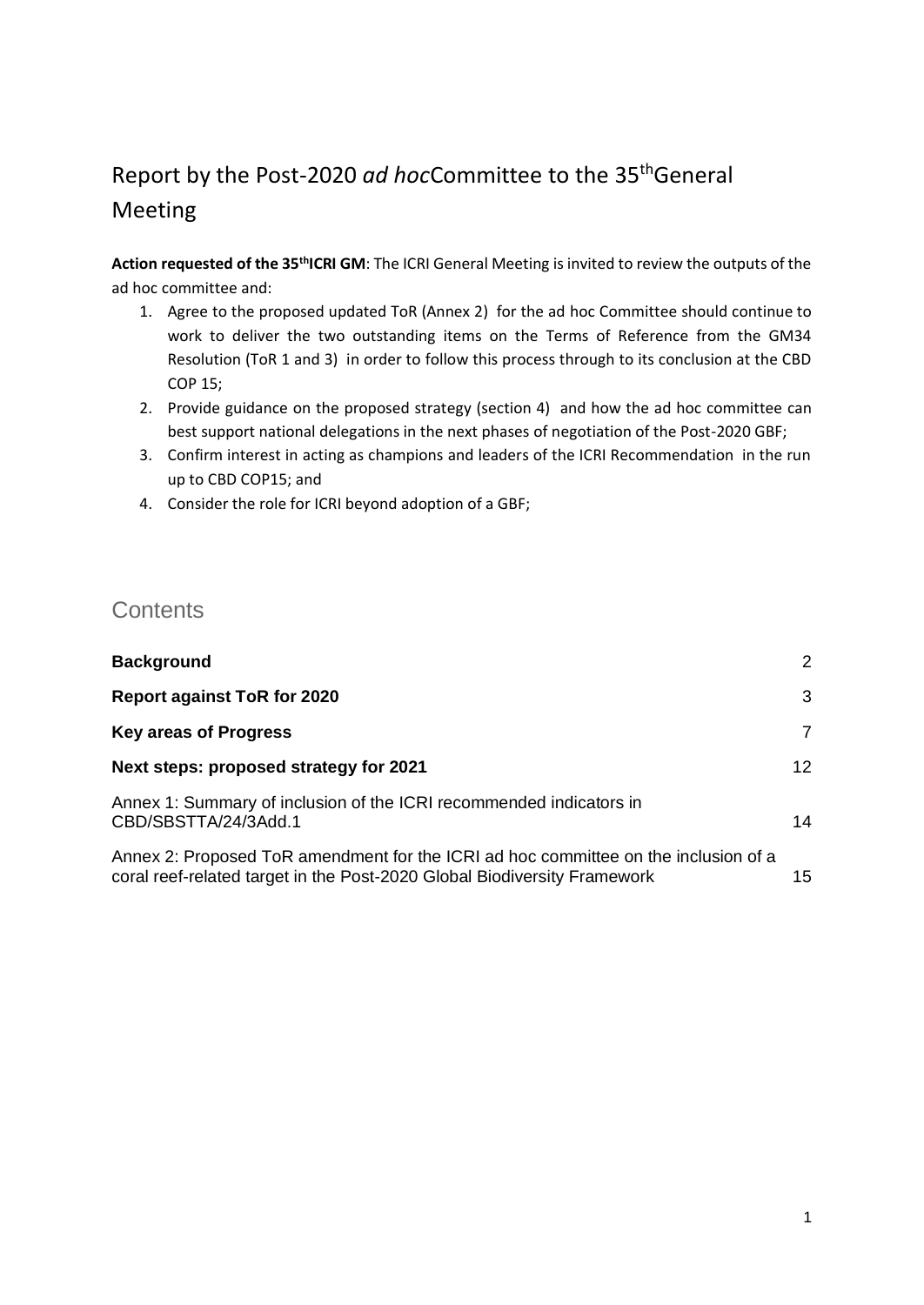# <span id="page-1-0"></span>1.Background

The Post-2020 ad hoc committee was established by the 33rd General Meeting of ICRI in December 2018 to follow the post-2020 Global Biodiversity Framework (GBF) development process established by Decision 14/34 of the Convention on Biological Diversity (CBD), which set out the process for developing the Post-2020 GBF for consideration by CBD CoP15 and to contribute on matters relating to the critical status of coral reefs and how these can be sufficiently addressed within the post-2020 framework.

At its last General Meeting (Townsville, December 2019), ICRI members adopted a [Resolution for the](https://www.icriforum.org/wp-content/uploads/2020/05/ICRIGM34-decision-Post2020-ahc.pdf)  [Inclusion of a Coral Reef-Related Target in the Post-2020 Global Biodiversity Framework](https://www.icriforum.org/wp-content/uploads/2020/05/ICRIGM34-decision-Post2020-ahc.pdf) and agreed on extending the mandate of the ICRI ad hoc committee on the inclusion of a coral reef-related target in the Post-2020 Global Biodiversity Framework.

The updated objectives of the ad hoc committee for 2020 were to:

- 1. Coordinate ICRI's contribution to the Post-2020 Global Biodiversity Framework;
- 2. Engage with relevant partners and stakeholders to develop, by 31 March 2020, a draft recommendation for a coral reef related target and an alternative; and
- 3. Develop and implement a communications strategy to promote the recommended coral reef target at important international meetings and events in 2020, including the 15th COP of the CBD in Kunming, China in October 2020.

This report provides an overview of the composition and functioning of the ad hoc committee, followed by review of progress against each of the three terms of reference, highlighting any key milestones or progress made. Actions requested of ICRI members are highlighted in boxes throughout.

#### **Composition and working procedure:**

The ICRI Secretariat, Monaco, and Vulcan Inc continued as co-chairs of the ad hoc Committee. The current membership includes: Australia, France, Indonesia, Jamaica, Japan, Maldives, New Caledonia, Seychelles, UK, USA, CORDIO, ICRS, Reef World Foundation, SPREP, UN Environment, UNEP-WCMC, Vulcan Inc., Wildlife Conservation Society (WCS), World Resources Institute, WWF International. The ad hoc committee continues to be supported by Emily Corcoran, thanks to the ongoing funding for this role provided by Vulcan Inc. IUCN joined the ad hoc Committee in December 2020. The ad hoc committee remains open for interested members to join.

As of May 2020, a communication sub-group was established to deliver against the third item of the Terms of Reference, bringing together the design and communication expertise within the ICRI Community. Current members of the sub group are: ICRI Secretariat, Vulcan Inc, WCS, UNEP, Reef-World Foundation, WWF and IUCN. The sub group works virtually and has been meeting at least once per month and remains open for interested members to join.

**Working procedure:** The ad hoc committee has been working virtually and takes advantage of any opportunities for face to face meetings in the side lines of other meetings, although this has not been possible due to the current pandemic. An information page about the ad hoc Committee and its output is available on the ICRI Forum [here.](https://www.icriforum.org/terms-of-reference-for-the-ad-hoc-committee-on-developing-a-recommendation-for-a-post-2020-coral-reef-target/)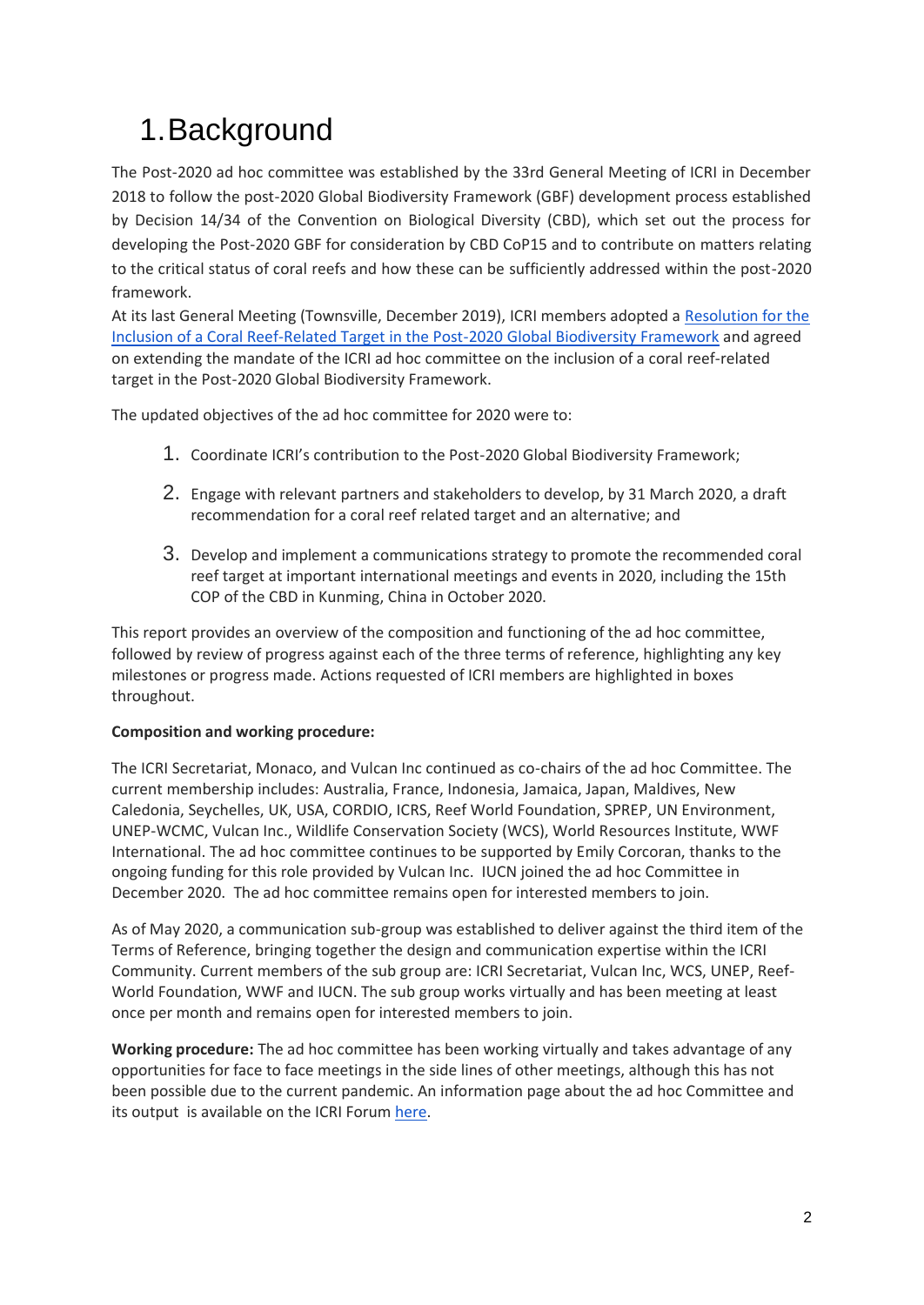# <span id="page-2-0"></span>2. Report against ToR for 2020

### ToR 1 - Coordinate ICRI's contribution to the Post-2020 Global Biodiversity Framework

The shifting timeline of the Post-2020 process has been a continuing challenge since March 2020. The ad hoc committee keeps the timeline under constant review. The ad hoc Committee members have continued to engage in the virtual webinars and events hosted by the CBD Secretariat and other relevant organisations (e.g. Regional Seas conventions and Action Plans). Contributions to consultations and key engagement since GM34 include:

- January 2020: Through notification [2020-001](https://www.cbd.int/doc/notifications/2020/ntf-2020-001-post2020-en.pdf) ICRI provided additional views and suggestions regarding the draft proposals to strengthen technical and scientific cooperation in support of the post-2020 Global Biodiversity Framework: [view ICRI's response](https://www.icriforum.org/wp-content/uploads/2020/05/03022020-ICRI-Response-2019-108-115_0.pdf) (PDF File)
- February 2020: ICRI Responded to CBD [notification 2019-108](https://www.cbd.int/doc/notifications/2019/ntf-2019-108-post2020-en.pdf) providing views on possible targets, indicators and baselines related to the drivers of biodiversity loss as well as on species conservation and the mainstreaming of biodiversity across sectors; an[d notification](https://www.cbd.int/doc/notifications/2019/ntf-2019-115-cc-en.pdf)  [2019-115](https://www.cbd.int/doc/notifications/2019/ntf-2019-115-cc-en.pdf) providing views on possible targets and indicators for linking biodiversity to climate change. The submission also provided reflections on th[e Zero Draft of the Global](https://www.cbd.int/doc/c/efb0/1f84/a892b98d2982a829962b6371/wg2020-02-03-en.pdf)  [Biodiversity Framework:](https://www.cbd.int/doc/c/efb0/1f84/a892b98d2982a829962b6371/wg2020-02-03-en.pdf) [view ICRI's response](https://www.icriforum.org/wp-content/uploads/2020/05/03022020-ICRI-Response-2019-108-115_0.pdf) (PDF File)
- Participation at the [2nd Open Ended Working Group](https://www.cbd.int/doc/c/b14d/6af5/a97c4f2c9d58203f5e2e059c/wg2020-02-04-en.pdf) (OEWG) in Rome, Italy 24-29 February 2020, engaging in side discussions with members of the negotiating teams from a number of ICRI members/ ad hoc Committee members, including the UK, France, EU and the Maldives. Members of the ad hoc Committee at the OEWG meeting included elements of the ICRI recommendations in their interventions.
- July 2020: [ICRI's response \(PDF\)](https://www.icriforum.org/wp-content/uploads/2020/07/202007_SBSTTA24_review_ICRI.pdf) to [notification 2020-024](https://www.cbd.int/conferences/post2020/submissions/2020-045) contributing to the peer review process relating to Agenda Item 3, the Post-2020 Global Biodiversity Framework. This work was being undertaken in preparation for SBSTTA 24, which was intended to be held in May 2020, but has been postponed until 1st quarter 2021. Information drawn from the ICRI response was also used by other ICRI members who are Parties to the CBD, including France, Mozambique, the UK and members of the Africa Group.
- July October: The thematic consultation on the sustainable use of biological diversity for the post-2020 global biodiversity framework, which was run virtually and provided useful insight to ensure the narrative for the ICRI Recommendation could relate to the sustainable use and sustainable development dialogues. Members of the ad hoc Committee participated in the thematic consultation and included elements of the ICRi recommendations in their interventions and submissions.
- August 2020: the update of the [Zero Draft of the GBF w](https://www.cbd.int/doc/c/3064/749a/0f65ac7f9def86707f4eaefa/post2020-prep-02-01-en.pdf)as published
- September 2020: participation in the [Special virtual Session of SBSTTA 24 and SBI 3,](https://www.cbd.int/conferences/sbstta24-sbi3-prep) which included the release of the Global Biodiversity Outlook 5, critically for this work confirming that Aichi Target 10 had not been met.

Several ad hoc Committee members were instrumental in the submission, discussion and adoption (by consensus) of IUCN resolution 105 in November 2020 for "*[Conserving and protecting coral reefs](https://portals.iucn.org/library/node/49244)  [through the Post-2020 Global Biodiversity Framework](https://portals.iucn.org/library/node/49244)*". The online process ran from December 2019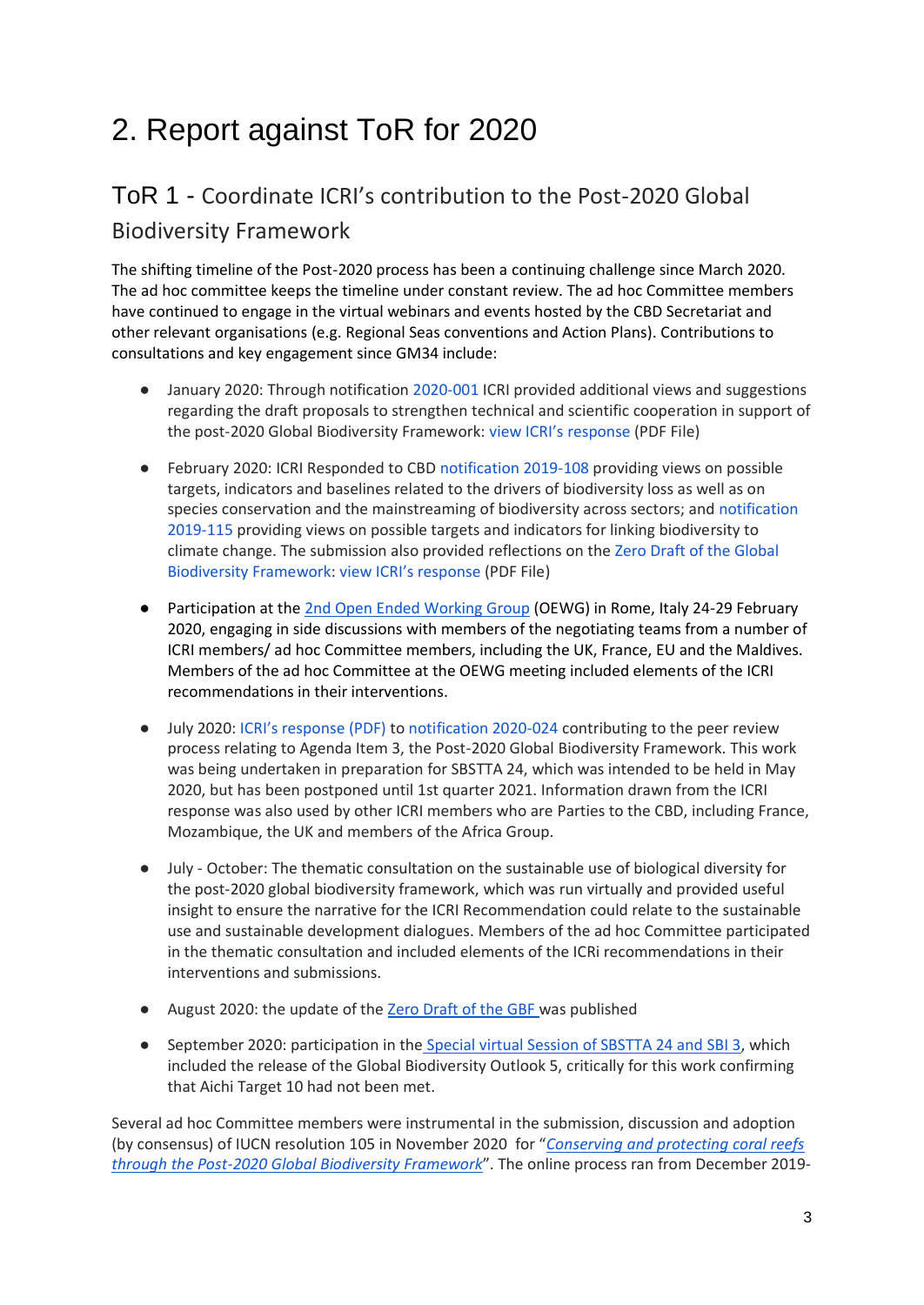November 2020. IUCN have joined the ad hoc committee following the adoption of this resolution, in order to build on synergies to help in its implementation.

Throughout the year the consultant and the ICRI Secretariat supporting the ad hoc Committee have also participated in a number of contributing processes, bilateral meetings, webinars and virtual sessions to keep track of the process and surrounding discourse, with input from members of the ad hoc Committee, including:

- Liaison with the CBD Secretariat;
- Contribution via UNEP-WCMC to the Biodiversity Indicators Partnership (BIP) compilation and analysis of possible indicators for a GBF monitoring framework;
- Support to the preparation and promotion of the now successfully adopted IUCN motion supporting prioritisation of coral reefs in the Post-2020 GBF;
- Engagement in major related events such as the Biodiversity Summit, the UNFCCC Oceanclimate dialogue.

The ad hoc Committee has been working to engage with countries through their ICRI and CBD focal points including via virtual dialogues and webinars. These outputs are reported under ToR 3.

## ToR 2 - Engage with relevant partners and stakeholders to develop, by 31 March 2020, a draft recommendation for a coral reef related target and an alternative;

In May 2020, ICRI members adopted the [Recommendation](https://www.icriforum.org/wp-content/uploads/2020/05/ICRI-recommendation-Post2020-FINAL.pdf) for the inclusion of coral reefs within the CBD Post-2020 Global Biodiversity Framework, the result of 18 months of work by the ad hoc Committee.

The Recommendation focuses on three priorities:

- 1. Prominent recognition of coral reef ecosystems within the text of the Convention on Biological Diversity (CBD) Post-2020 Global Biodiversity Framework (GBF).
- 2. The need for immediate prioritisation of action and appropriate timescales for response in the goals and targets for the stabilisation and recovery of coral reef ecosystems.
- 3. Explicit inclusion of clear, specific and actionable coral reef indicators within any monitoring framework. The Recommendation identifies a set of six coral-related indicators for adoption and highlights a further five indicators for priority development, particularly helpful to provide improved information on ecosystem health, integrity, function, intactness and resilience.

Through the Recommendation, CBD Parties are strongly encouraged to prioritise coral reefs by including these indicators. By monitoring at the national level, countries can determine their progress towards meeting targets, learn which interventions are working or not working, and adapt their conservation and management efforts accordingly. These metrics will also enable an improved consistency of information available at global and regional scales contributing to a more informative overview of changes in coral reef systems. They will also focus governments and donors on the delivery of conservation outcomes for coral reefs.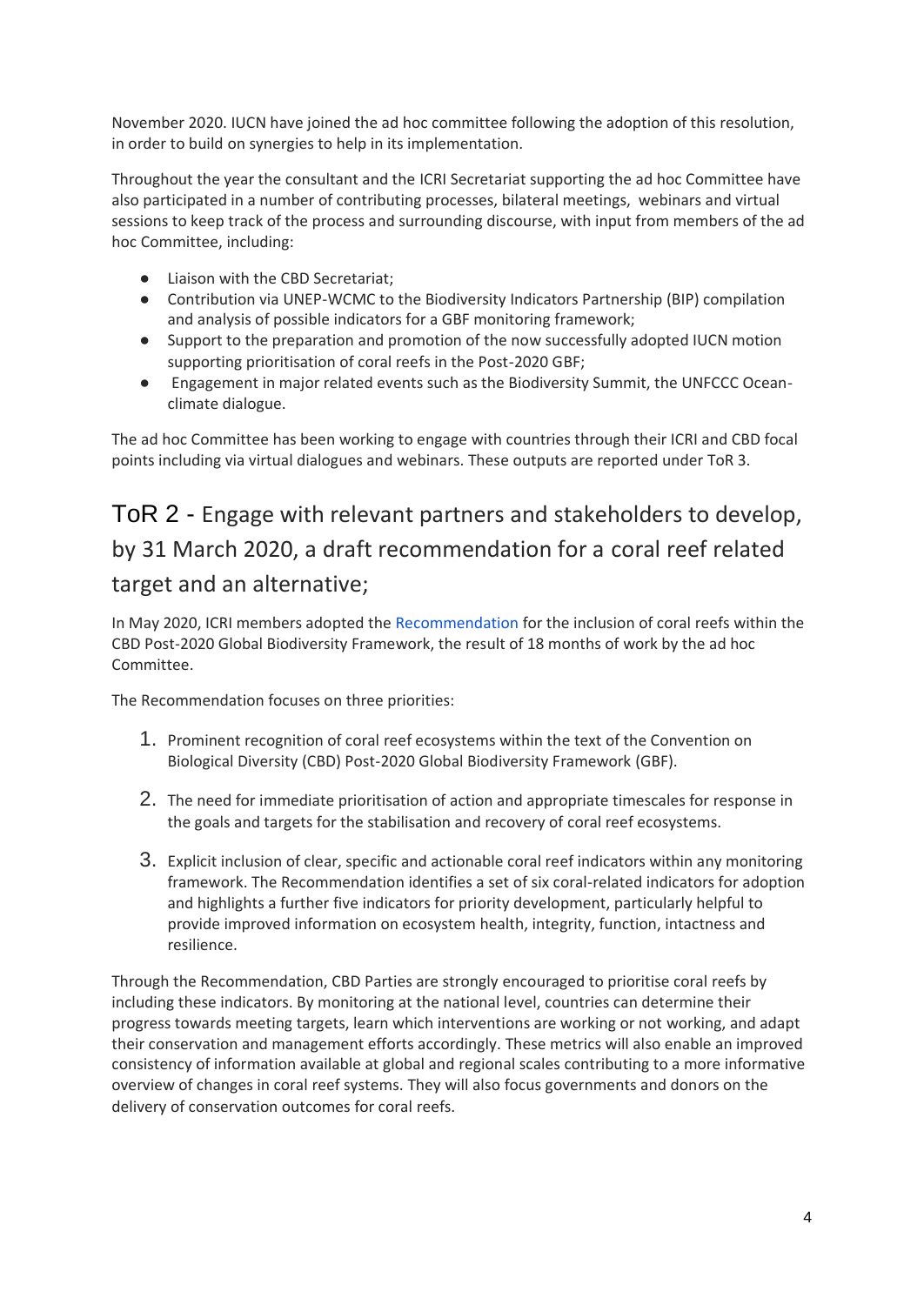The full-text recommendation, including the recommended indicators, is available via [www.coralpost2020.org.](http://www.coralpost2020.org/) To date, the full text is available i[n English,](https://www.icriforum.org/wp-content/uploads/2020/05/ICRI-recommendation-Post2020-FINAL.pdf) [French,](https://www.icriforum.org/wp-content/uploads/2020/06/ICRI-recommendation-Post2020-FINAL_FRENCH.pdf) [Spanish](https://www.icriforum.org/wp-content/uploads/2020/06/ICRI-recommendation-Post2020-FINAL_SPANISH.pdf) and [Arabic.](https://www.icriforum.org/wp-content/uploads/2020/06/ICRI-Recommendation-Summary.Arabic.pdf) The two-page summary is available in English, French and Spanish, Arabic and Bahasa Indonesian.

## ToR 3: Develop and implement a communications strategy to promote the recommended coral reef target at important international meetings and events in 2020, including the 15th COP of the CBD in Kunming, China in October 2020.

As described under composition and working arrangements a communication sub group was established to deliver progress against this terms of reference. The table below shows a summary of the key elements of the communication strategy that is currently being implemented.

| <b>Time Frame</b>        | May 2020 - CBD COP 15 (end of 2021)                                                                                                                                                                                                                                                                                                                                                                                                                                                                                                                                                                                                                                      |  |  |
|--------------------------|--------------------------------------------------------------------------------------------------------------------------------------------------------------------------------------------------------------------------------------------------------------------------------------------------------------------------------------------------------------------------------------------------------------------------------------------------------------------------------------------------------------------------------------------------------------------------------------------------------------------------------------------------------------------------|--|--|
| Elevator pitch:          | The International Coral Reef Initiative (ICRI) and its 90 members, including<br>44 countries, strive to preserve coral reefs and related ecosystems around<br>the world. ICRI has adopted a Recommendation that will drive coherent<br>action to support the Convention on Biological Diversity (CBD) vision to be<br>"living in harmony with nature by 2050."                                                                                                                                                                                                                                                                                                           |  |  |
| Purpose:                 | The purpose of the campaign is to advocate for an ambitious Post-2020<br>GBF to prominently feature coral reefs and lead to their conservation and<br>restoration. The campaign can help demonstrate the importance of having<br>clear, meaningful, available and actionable indicators that will promote<br>accountability and transparency in making progress against the GBF goals<br>and targets.                                                                                                                                                                                                                                                                    |  |  |
| Objective:               | Coral Reefs must be prioritized in the CBD Post-2020 Global Biodiversity<br>Framework (GBF) through specific and actionable indicators that will allow<br>countries to measure progress towards sustaining this critically threatened<br>ecosystem that yields significant benefits to humanity.                                                                                                                                                                                                                                                                                                                                                                         |  |  |
| <b>Target Audiences:</b> | Three tiers of audiences were identified and prioritized. The first tier that<br>benefits from direct outreach includes negotiators for the CBD Post-2020<br>GBF and other policy makers, including CBD focal points, ICRI focal points,<br>and officials in national governments and regional bodies. The second tier<br>are the influencers of tier one and include ICRI membership and other<br>engaged groups. The third tier that is not a priority of ICRI but could be<br>activated by various groups within the ad hoc committee including<br>relevant industries and engaged citizens who could be swayed to advocate<br>for the prioritization of coral reefs. |  |  |
| Metrics of progress:     | To have coral reefs prominently featured in the GBF<br>1.<br>Inclusion of coral reef indicators in the GBF monitoring framework<br>2.<br>Number of countries agreeing to support coral reef ecosystems in<br>3.                                                                                                                                                                                                                                                                                                                                                                                                                                                          |  |  |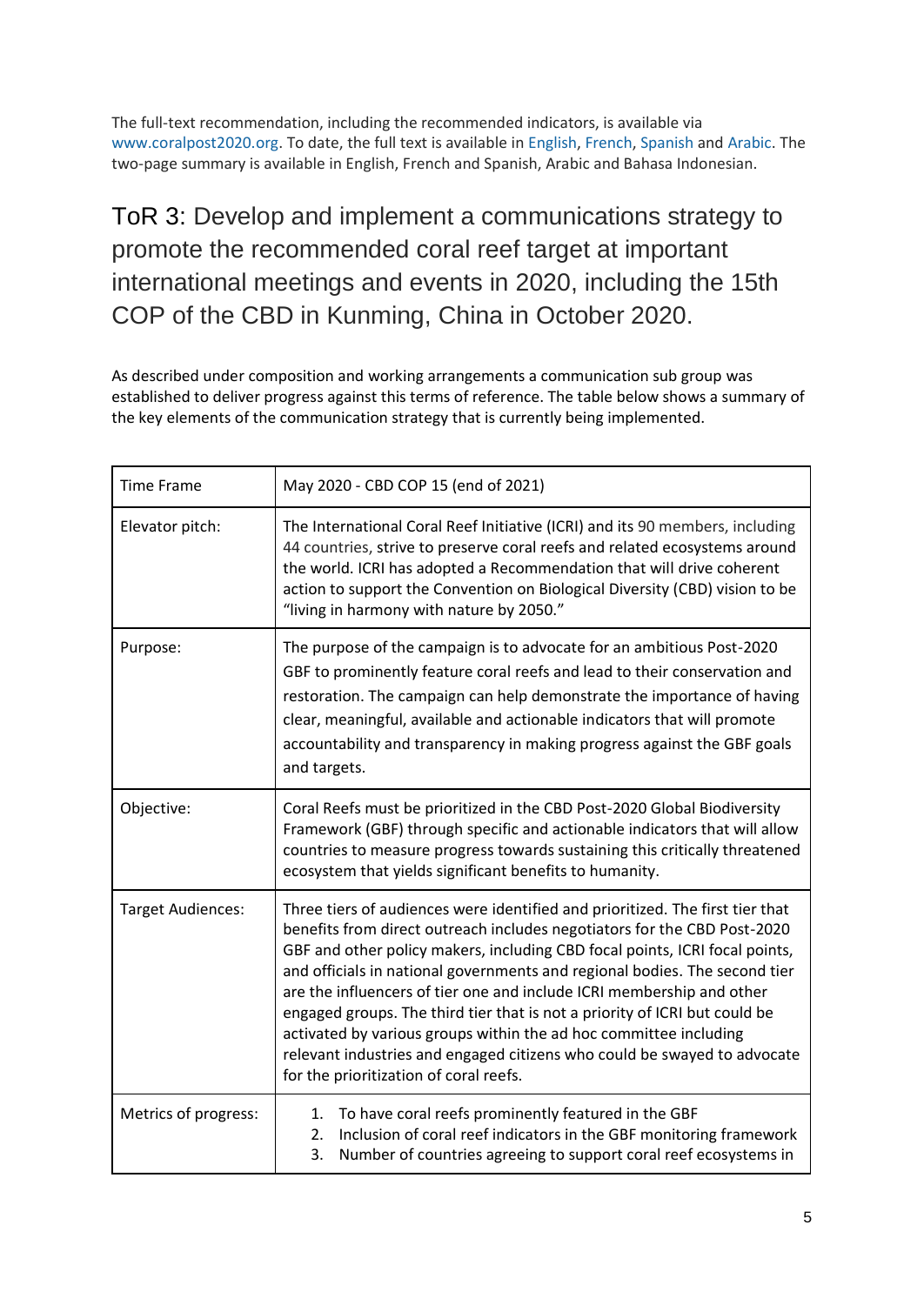|                               | the GBF negotiations<br>4. Actions by ICRI members<br>5. Number of voices in support (quote cards from leaders)                                                                                                                                                                                                                                                                                                                                                                                                                                                                                                                                                           |  |  |  |  |
|-------------------------------|---------------------------------------------------------------------------------------------------------------------------------------------------------------------------------------------------------------------------------------------------------------------------------------------------------------------------------------------------------------------------------------------------------------------------------------------------------------------------------------------------------------------------------------------------------------------------------------------------------------------------------------------------------------------------|--|--|--|--|
| <b>Narrative</b>              | To benefit coral reefs and the people who depend on them, we must<br>measure changes in coral reef health, function and integrity. These<br>indicators will determine where interventions are working and where they<br>need to be improved.                                                                                                                                                                                                                                                                                                                                                                                                                              |  |  |  |  |
|                               | Corals are sentinel species that provide an "early warning system" of<br>ocean health decline and its impact on other marine species. As a highly<br>critical and vulnerable ecosystem, taking measures to sustain coral reefs<br>will have a positive ripple effect on people and the planet.                                                                                                                                                                                                                                                                                                                                                                            |  |  |  |  |
|                               | The time for action is now -- we must work together to prioritize coral<br>reefs to avoid ecosystem collapse and prevent dire consequences for the<br>more than one billion people who rely on coral reefs for their livelihoods<br>and food security.                                                                                                                                                                                                                                                                                                                                                                                                                    |  |  |  |  |
| Communication<br>instruments: | Message construct that guides all outreach<br>Web presence: www.coralpost2020.org<br>$\bullet$<br>Agreed social media hashtag: #ForCoral<br>Media outreach (Op Eds and articles)<br>$\bullet$<br>Translation of key materials (Recommendation and 2 page<br>summary)<br>An FAQ<br>Communication assets developed by Vulcan Inc: Infographics<br>(translated), one minute film, voices of support quote cards<br><b>Technical analysis and Policy briefing notes</b><br>Regional webinars/ ICRI Post-2020 virtual dialogue sessions<br>Side events (e.g. side event and virtual booth at the 10th Pacific<br><b>Nature Conference</b> )<br><b>Bilateral communications</b> |  |  |  |  |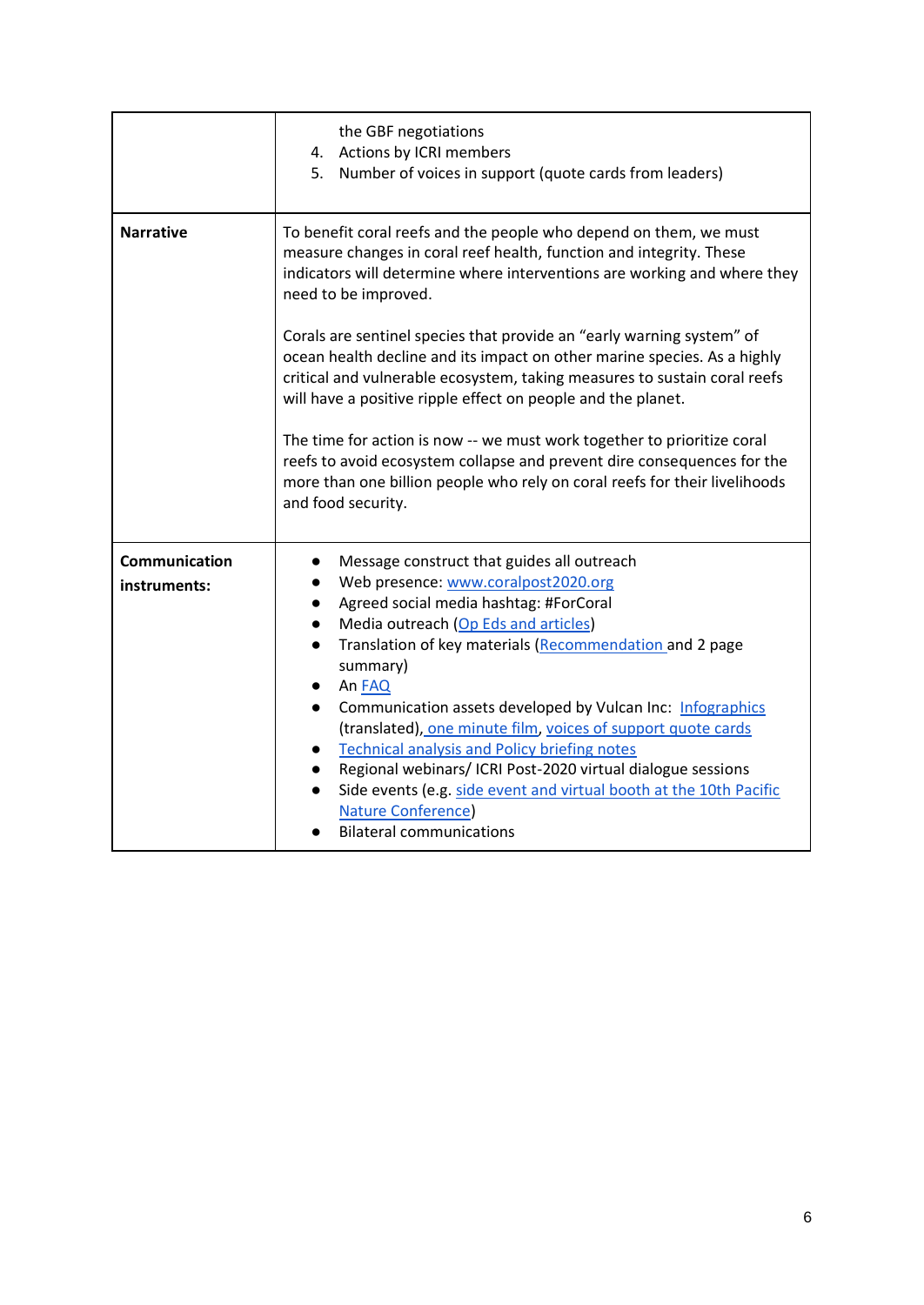## <span id="page-6-0"></span>3. Key areas of Progress

The solution for achieving healthy coral reefs is multifaceted; success can only be achieved with global action by Parties, supported by other stakeholders. This section of the report aims to highlight some of the key areas of progress that have been achieved against our key metrics of progress over the past year.

Progress has been challenged by the unavoidable uncertainty in the Post-2020 negotiations timeline and process, due to the COVID-19 pandemic, making it difficult to plan, yet this has also provided us with an opportunity to develop the rationale and opportunity for deeper discussions, and to reach out in ways that might not have been possible with the previous, shorter timeline.

#### 1. **To have coral reefs prominently featured in the GBF**

The updated draft of the GBF continues to include text encouraging focus on conserving the marine environment at the ecosystem level, incorporating concepts such as extent, integrity, connectivity, which is in line with the ICRI Recommendation and recognize the critical role coral reefs play in providing ecosystem services. The focus elements of the framework in its current draft are Goal A, Target 1, Target 2 (area based conservation measures), Target 6 (pollution).

#### **2. Inclusion of coral reef indicators in the monitoring framework**

In a proposal from the CBD Subsidiary Body on Scientific, Technical and Technological Advice on proposed indicators and monitoring approach for the Post-2020 GBF [\(CBD/SBSTTA/24/3](https://www.cbd.int/doc/c/f076/da6b/3a3716040a8c6146de1cb3bc/sbstta-24-03-add1-en.pdf)  [Add.1\)](https://www.cbd.int/doc/c/f076/da6b/3a3716040a8c6146de1cb3bc/sbstta-24-03-add1-en.pdf), dated 25 November 2020 five of ICRI's six recommended indicators have been incorporated into the technical document. The document proposes 3 groups of indicators, Headline (high level indicators to capture the overall scope of the Goals and Targets); Component indicators (for monitoring each component of the goals and targets to be used at a national level where relevant and appropriate); Complimentary indicators (for thematic or in-depth analysis primarily at a global or regional level). An overview of where the indicators have been taken up is presented in Annex 1, and shows:

- Coral reefs are specifically included within the proposed headline indicator A.0.1 "Extent of selected natural ecosystems (forest, savannahs and grasslands...coral reef, seagrass…);
- Coral reef extent also appears as a component indicator: A.1.1. Extent of natural ecosystem (A.0.1) by type and as a complementary indicator (A.1.1.15);
- The following proposed indicators are also listed as complementary indicators under Goal A: A.1.1.13 Liver coral cover; A.1.1.20 Cover of key benthic groups; A.1.1.21 Fleshy algae cover;
- Protected area coverage of coral reefs as a complementary indicator under Target 2 (2.1.1.4)
- The Index of Coastal Eutrophication is the only indicator that has not been included.
- Hard Coral Cover and composition was not included in the indicators recommended by ICRI but has been included in the proposed indicators for the monitoring framework as a complementary indicator under Goal A (A.1.1.14) and is used by GCRMN.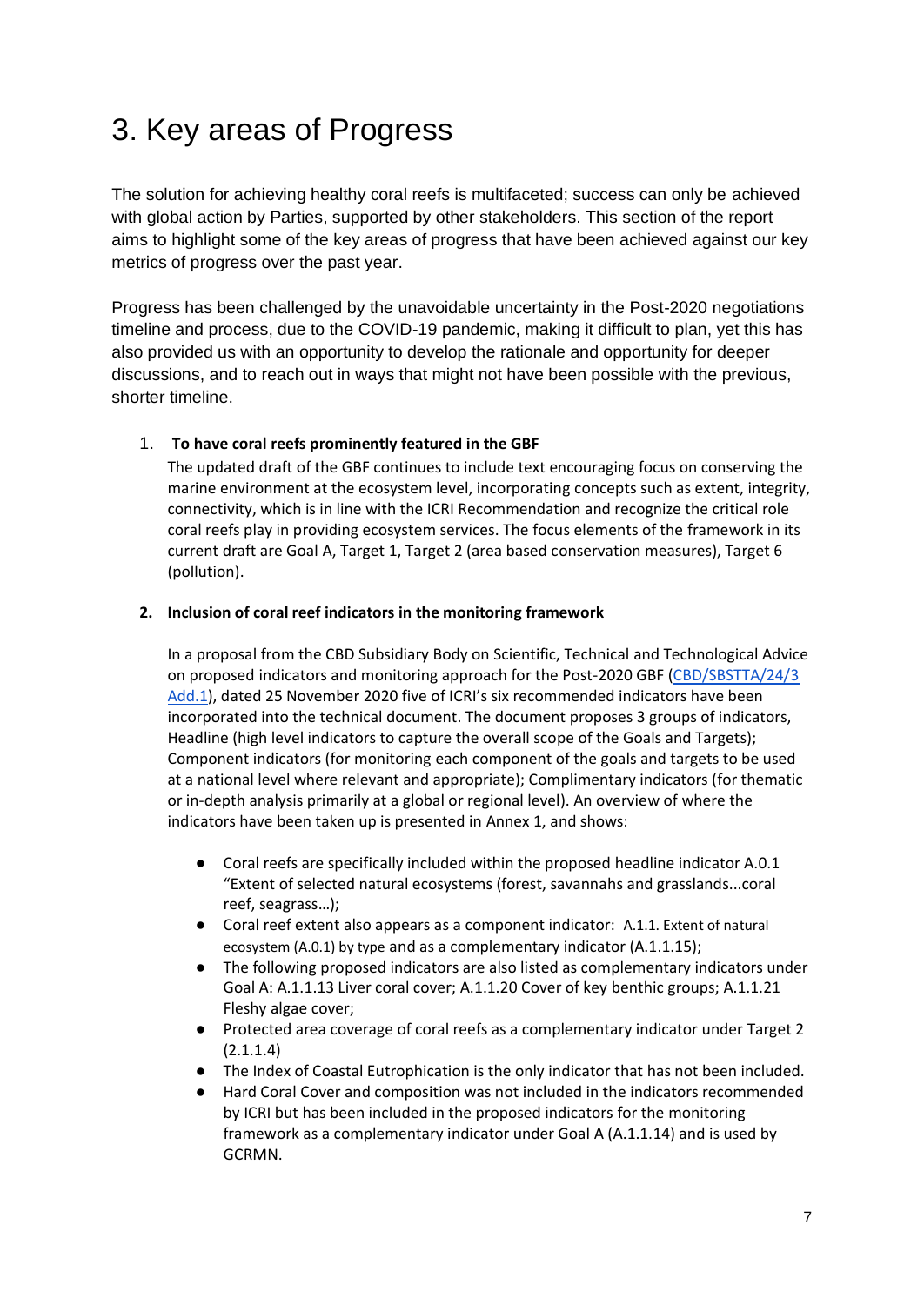This is an encouraging position at the current stage of negotiation, but is however still subject to change and informs the onward strategy to ensure these indicators remain in the GBF monitoring framework. This is further elaborated under Section 4.

#### **3. Number of countries that support coral reef ecosystems in the GBF negotiations**

The adoption of the ICRI Recommendation itself makes a strong statement regarding the support for the inclusion of coral reefs within the GBF. It represents a consensus between the 44 ICRI member countries, who are custodians of 75% of the world's coral reefs, and 43 member governments are Party to the CBD.

- As of December 2020, representatives of the following governments have demonstrated their leadership by adding their voices to champion the ICRI Recommendation by providing quotes, including from Australia, Fiji, Japan, Maldives, Monaco, Palau, Sweden, the UK and the European Commission on behalf of the EU. This is in addition to traditional leaders and prominent Ocean influencers from NGOs, academia and civil society.
- The ICRI Secretariat hosted two virtual dialogues in October and November 2020, engaging almost 80 participants (ICRI and CBD focal points) from 30 countries. These dialogues provided an opportunity to present the ICRI Recommendation and for countries to share experiences around how they have been using the Recommendation and supporting materials, and exploring how we can continue to support Parties in delivering a good outcome for coral reefs within the Post-2020 GBF.
- The adoption of a new IUCN Resolution in November 2020, calling on all IUCN members to "[work towards the prominent inclusion of coral reef ecosystems in the post-2020 global](https://www.iucncongress2020.org/motion/122)  [biodiversity framework](https://www.iucncongress2020.org/motion/122)"and requesting that the IUCN Director General "urgently" advise all CBD parties of this decision. On the basis of this Resolution, IUCN have joined the ad hoc committee. The resolution was adopted by consensus of all IUCN members (governments and NGOs) that participated in the October 2020 online vote.

### **4. Examples of actions of ICRI members to promote the uptake of or implement the Recommendation**

- Australia, Germany, France, Indonesia Japan, Malaysia, Myanmar, Maldives, South Africa, Thailand, SPC, CCC, COBSEA and UNEP have communicated that they have made use of the recommendation since its adoption, including as a contribution to support national preparations for the CBD Post-2020 negotiations. In addition a number of countries have indicated that they are using the recommendation to inform monitoring work.
- Indonesia has used the discussions and documentation from the ad hoc Committee to inform national processes related to the CBD Post-2020 GBF. The ICRI recommendation has also informed and supported other meetings such as:
	- Preparation meeting for the High Level Panel on Sustainable Ocean (HLP-SOE)
	- Preparation meeting for the G20 meeting of Environment Ministers
	- Preparation meeting for the CTI-CFF discussion on regional plan of action.

In addition, almost all the proposed indicators are already incorporated within the national coral reef management of Indonesia.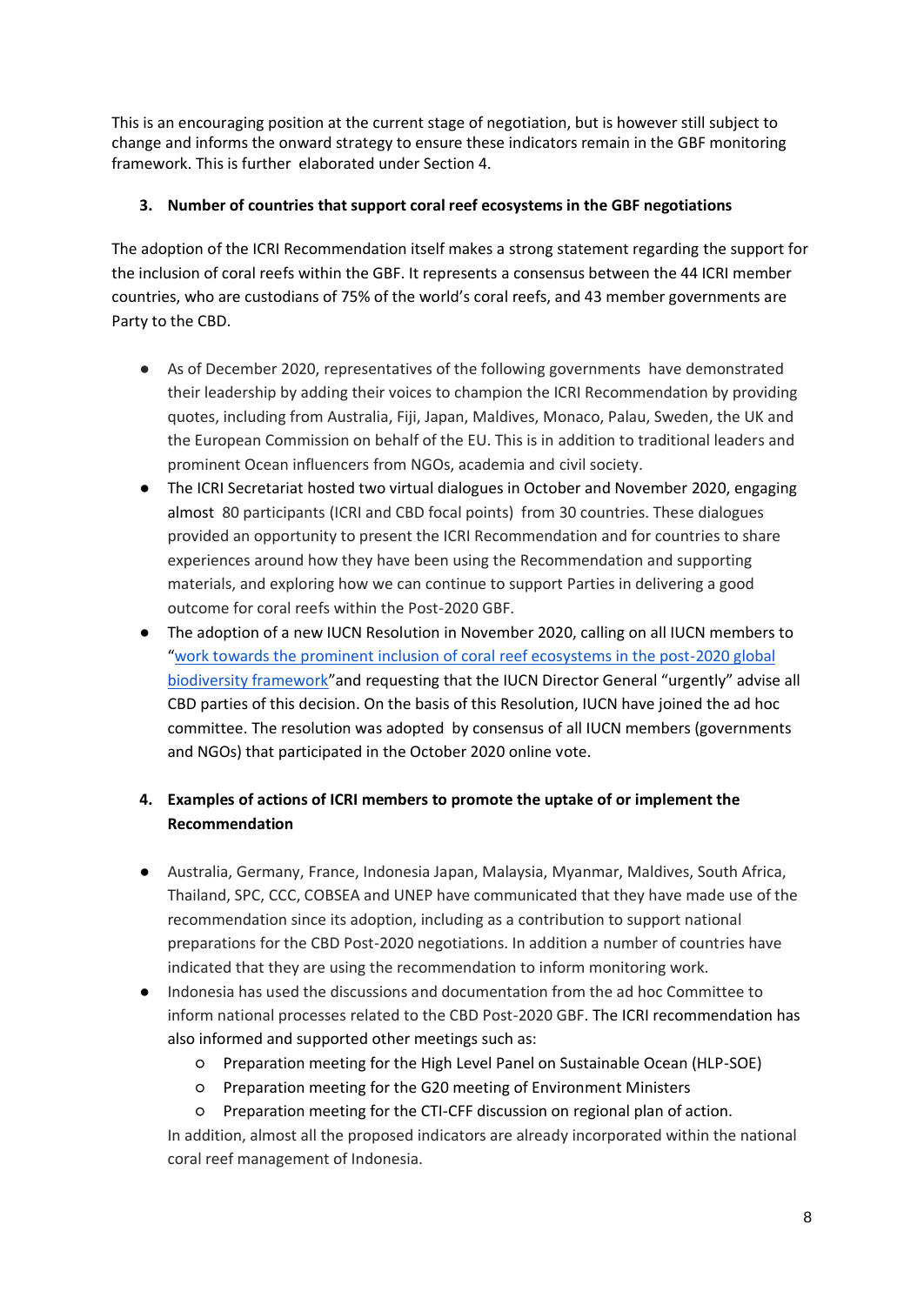- The ICRI recommendation was referenced by the submissions of Mozambique, France, the UK, the European Commission, when responding to the [SBSTTA 24 Peer review process](https://www.cbd.int/sbstta24/review.shtml) in July / August 2020.
- WCS has produced a document in support of the ICRI recommendation "[Recommendation:](https://www.icriforum.org/wp-content/uploads/2020/09/38nwqd2fjr_7.31.20_CBD_Rec_2_Pager.pdf)  [setting shared goals and targets for coral reefs](https://www.icriforum.org/wp-content/uploads/2020/09/38nwqd2fjr_7.31.20_CBD_Rec_2_Pager.pdf)", available in [Arabic,](https://c532f75abb9c1c021b8c-e46e473f8aadb72cf2a8ea564b4e6a76.ssl.cf5.rackcdn.com/2020/09/03/3p52tcdxm9_2020_CBD_Rec_2_Pager_AR.pdf) [Chinese,](https://c532f75abb9c1c021b8c-e46e473f8aadb72cf2a8ea564b4e6a76.ssl.cf5.rackcdn.com/2020/09/03/8tf6i5bizz_2020_CBD_Rec_2_Pager_ZH.pdf) [French,](https://c532f75abb9c1c021b8c-e46e473f8aadb72cf2a8ea564b4e6a76.ssl.cf5.rackcdn.com/2020/09/03/a06eorrqx_2020_CBD_Rec_2_Pager_FR.pdf)  [Indonesian,](https://c532f75abb9c1c021b8c-e46e473f8aadb72cf2a8ea564b4e6a76.ssl.cf5.rackcdn.com/2020/09/03/2ow0mj0v9a_2020_CBD_Rec_2_Pager_IND.pdf) [Portuguese](https://c532f75abb9c1c021b8c-e46e473f8aadb72cf2a8ea564b4e6a76.ssl.cf5.rackcdn.com/2020/09/03/3vceixdvpz_2020_CBD_Rec_2_Pager_PT.pdf) and [Spanish, along with a CBD post-2020 webpage in which coral](https://www.wcs.org/our-work/cbd)  [reefs feature prominently.](https://www.wcs.org/our-work/cbd)
- ICRS have shared information and materials about the recommendation across their membership, including through a guest article by the ad hoc Committee, a CBD COP15 web page have been added to the ICRS website: [http://coralreefs.org/cbd\\_cop15/](http://coralreefs.org/cbd_cop15/) and Information about the recommendation is also being put on ICRS's social media by the ICRS Student Chapter.

#### *Selection of articles published in 2020 highlighting the work of the ad hoc Committee*

- An article describing the ICRI Recommendation was published in the July 2020 newsletter (*[Reef Encounter\)](http://coralreefs.org/wp-content/uploads/2018/12/Reef_Encounter_Jul_2020_hi-res.pdf)* of the International Coral Reef Society (ICRS) reaching the 2200 members of ICRS
- A WCS Op-Ed entitled We Can Save Earth's Coral Reefs- [Members of the International Coral](https://www.scientificamerican.com/article/we-can-save-earths-coral-reefs/)  [Reef Initiative have agreed on the steps we must take. Now governments have to act](https://www.scientificamerican.com/article/we-can-save-earths-coral-reefs/) which details the work done by ICRI members for the inclusion of coral reefs in the post-2020 global biodiversity framework was published in Scientific American.
- WWF's Coral Reef Rescue Initiative shared a blog post "[Achieving high ambitions from down](https://medium.com/@WWF/achieving-high-ambitions-from-down-below-coral-reefs-and-the-new-deal-for-nature-people-430613c3b7ec)  [below"](https://medium.com/@WWF/achieving-high-ambitions-from-down-below-coral-reefs-and-the-new-deal-for-nature-people-430613c3b7ec) about the need to include ecosystem-specific indicators in the CBD Post-2020 Global Biodiversity Framework.
- The Reef-World Foundation shared blog posts "[A global challenge requiring global action](https://reef-world.org/blog/icri-post-2020)" and "[Our planet is at a critical turning poin](https://reef-world.org/blog/icri-post-2020-part2)t" which draws together the views and voices of experts from around the world to discuss the Recommendation.
- An article, written by ICRI Coordinator Francis Staub, entitled "How the world is coming [together to save coral reefs](https://www.weforum.org/agenda/2020/12/how-the-world-is-coming-together-to-save-coral-reefs/)" was shared on the World Economic Forum website.
- The Coral Triangle Initiative on Coral Reefs, Fisheries and Food Security (CTI CFF) released their October-December 2020 newsletter in which they included an article entitled "[CTI-CFF](https://online.fliphtml5.com/lqwsy/cqtu/#p=6)  [attends the virtual discussion on "Coral Reefs and the CBD post](https://online.fliphtml5.com/lqwsy/cqtu/#p=6)-2020 Global Biodiversity [Framework"](https://online.fliphtml5.com/lqwsy/cqtu/#p=6)

#### **5. Number of voices in support (quotes from leaders)**

Political and traditional leaders have been lending their [voices](https://www.icriforum.org/post-2020-voices-of-support/) to amplify our key campaign messages including those listed below: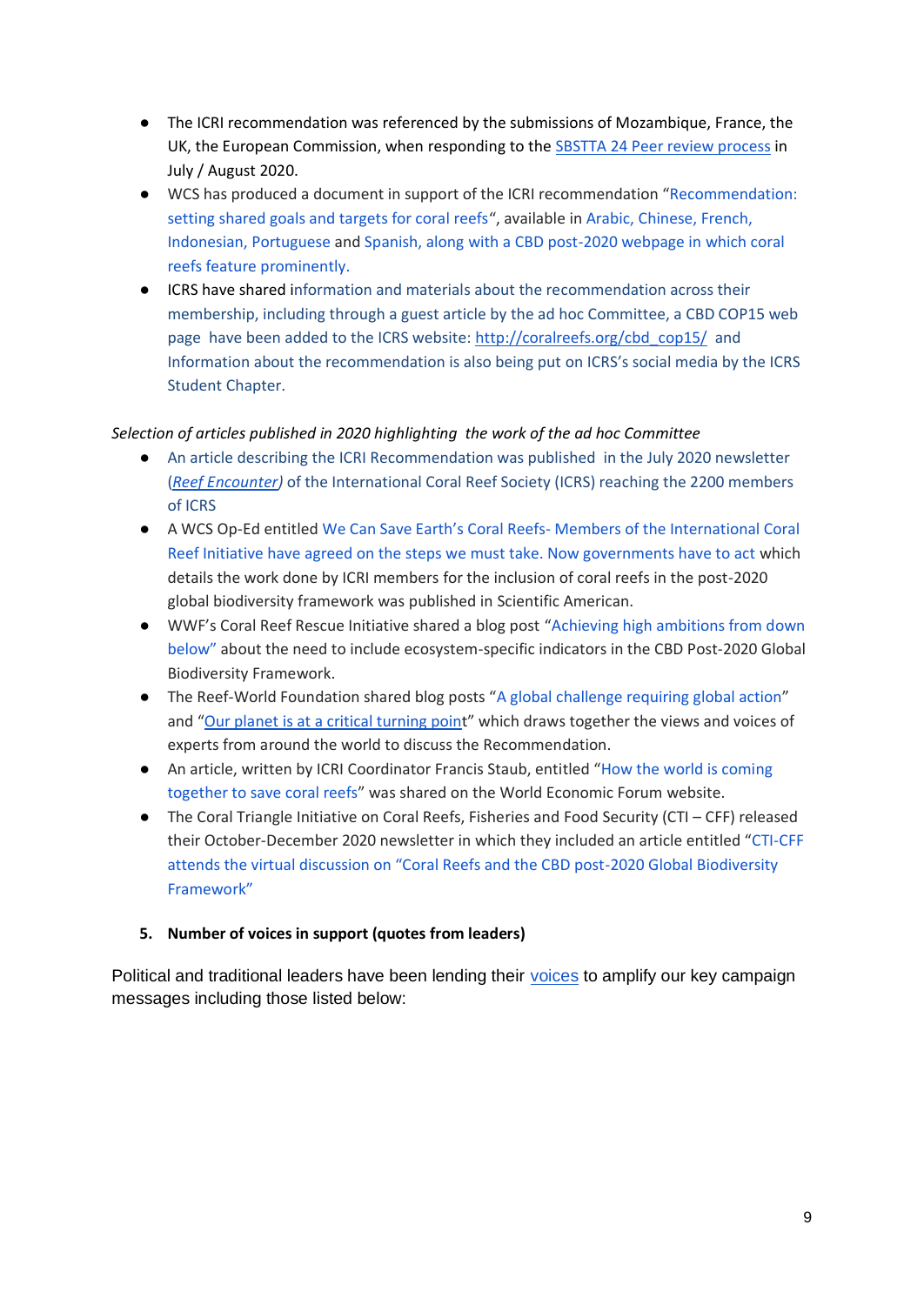| Ilka Wagner                           | Head of the Marine Nature Conservation Division of<br>the German Federal Environment Ministry                                               | Germany                        |
|---------------------------------------|---------------------------------------------------------------------------------------------------------------------------------------------|--------------------------------|
| Umiich Sengebau                       | Minister of Nature Resources, Environment and<br>Tourism                                                                                    | Palau                          |
| Zac Goldsmith                         | UK International Environment Minister                                                                                                       | UK                             |
| Abdulla Naseer, PhD                   | Minister of State of Environment                                                                                                            | Republic of<br><b>Maldives</b> |
| Helen Ågren                           | Ambassador for the Ocean at the Swedish Ministry for<br>Foreign Affairs                                                                     | Sweden                         |
| Peter Thomson                         | UNSG's Special Envoy for the Ocean                                                                                                          |                                |
| Torii Toshio                          | Director-General, Nature Conservation Bureau,<br>Ministry of the Environment                                                                | Japan                          |
| <b>Thierry Santa</b>                  | President                                                                                                                                   |                                |
| Leticia Carvalho                      | Coordinator of the UNEP Marine and Freshwater<br>Branch, Ecosystems Division                                                                | <b>UNEP</b>                    |
| Zaha Waheed                           | Minister of Fisheries, Marine Resources, and<br>Agriculture                                                                                 | Republic of<br><b>Maldives</b> |
| Pagu Julius                           | Senior Marine Conservation Warden, Dar es Salaam<br><b>Marine Reserve</b>                                                                   | Tanzania                       |
| Pawang Imran Abdullah                 | Panglima La'ôt/ marine custodian, Lhok Lampuuk<br>marine reserve                                                                            |                                |
| Wiliame Katonivere                    | Traditional Head, Tui Macuata                                                                                                               | Fiji                           |
| Collins Katana                        | Net Fisherman, Kanamai Beach                                                                                                                |                                |
| Vilive Vuinasova                      | District Representative for Tavulomo Village, Dama<br>District, Bua Province in Vanua Levu                                                  | Fiji                           |
| David Obura                           |                                                                                                                                             | <b>CORDIO East Africa</b>      |
| Alain de Comarmond                    | Environment Department, Ministry of Environment,<br><b>Energy and Climate Change</b>                                                        | Seychelles                     |
| <b>HSH Prince Albert II of Monaco</b> |                                                                                                                                             | Monaco                         |
| Nurmini Sifati                        | <b>Elementary School Teacher</b>                                                                                                            |                                |
| Hon Josaia V. Bainimarama             | Prime Minister of Fiji                                                                                                                      | Fiji                           |
| Dr Satyendra Prasad                   | Fiji's Permanent Representative and Ambassador to the<br>United Nations and Chair of the Pacific Small Islands<br>Developing States (PSIDS) | Fiji/ PSIDS                    |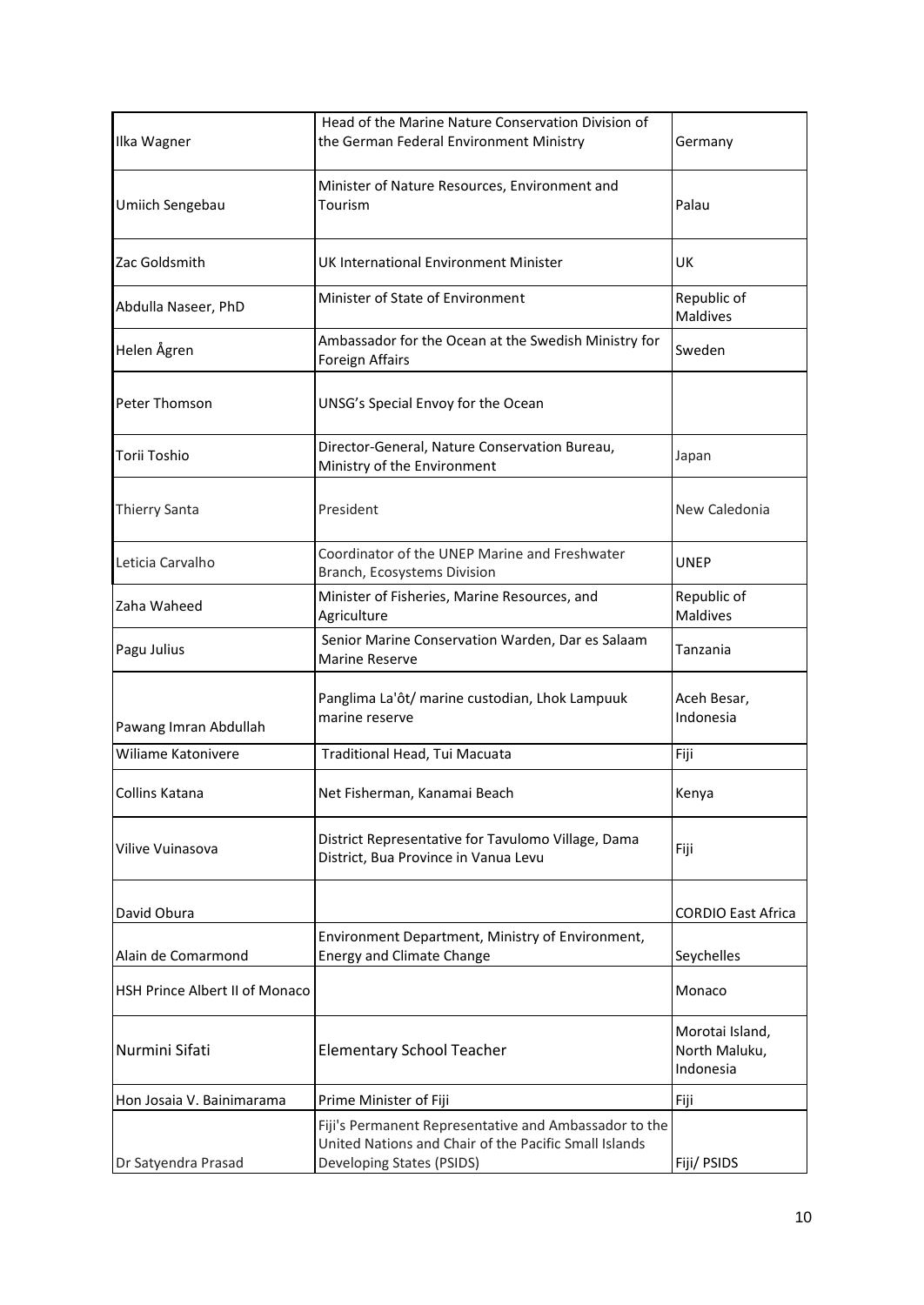|                            | a mother of three and President of the Nusatuva   |                    |
|----------------------------|---------------------------------------------------|--------------------|
|                            | Women's Savings Club, an initiative piloted and   |                    |
| Rindah Melsen              | supported by WWF in the Solomon Islands           | Solomon Islands    |
|                            |                                                   | <b>New</b>         |
| Kate Brown                 | Executive Director, Global Island Partnership     | Zealand/GLISPA     |
|                            |                                                   | Mirpuri Foundation |
| Yoann Richomme             | Skipper                                           | Racing Team        |
|                            | UNCTAD Special Adviser for the Blue Economy, Co-  |                    |
| Dona Bertarelli            | Chair Bertarelli Foundation                       |                    |
|                            | Commissioner                                      | European           |
| Virginijus Sinkevičius     | (2019-2024), Environment, Oceans and Fisheries    | Commission         |
|                            | Great Barrier Reef Marine Park Authority          |                    |
| Dr Ian Poiner, Chairperson |                                                   | Australia          |
|                            |                                                   |                    |
| Nerolyn Ioni               | WWF Community Facilitator, Saeraghi Community     | Solomon Islands    |
|                            |                                                   |                    |
| Andrea Grottoli            | President of the International Coral Reef Society | <b>ICRS</b>        |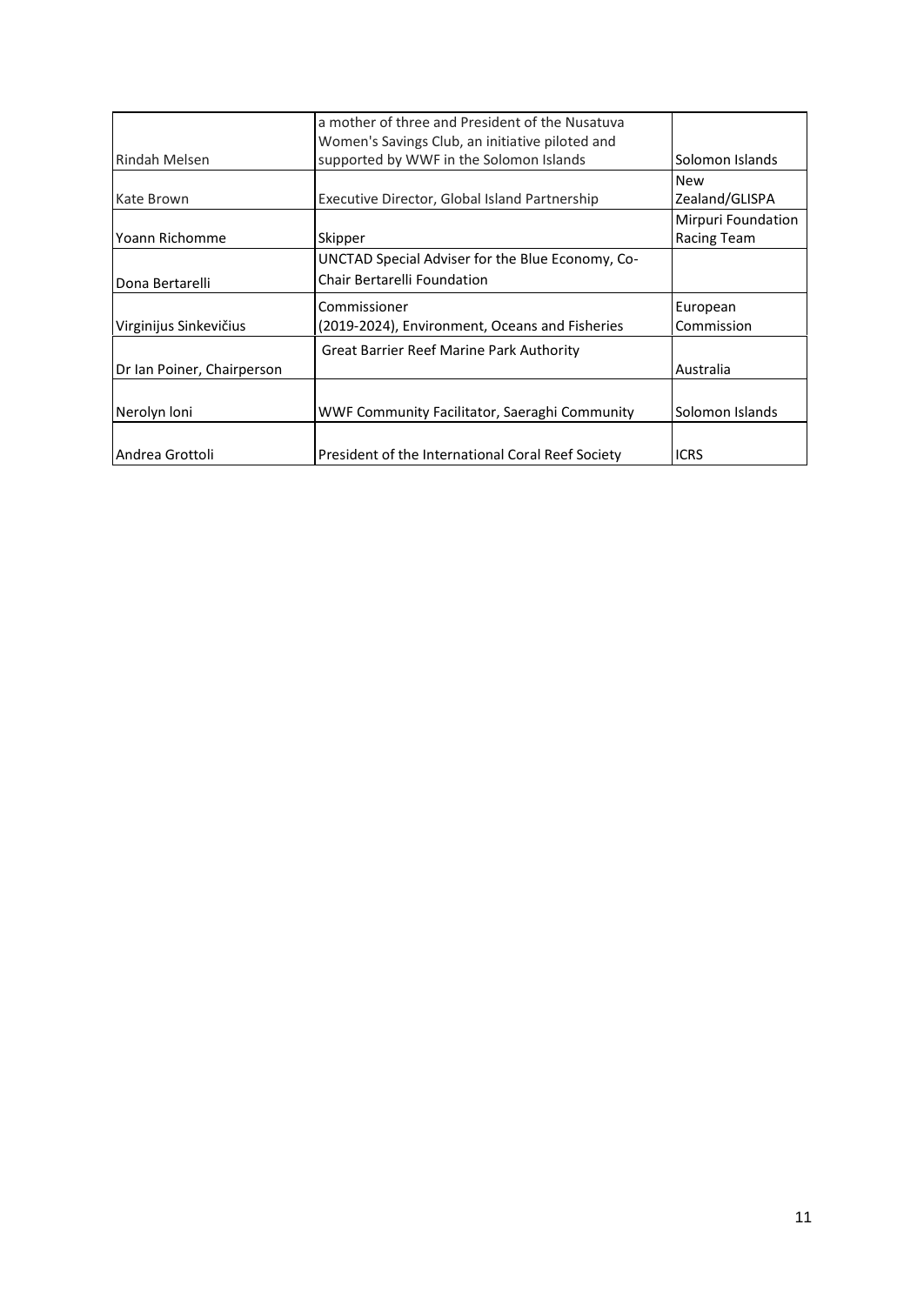## <span id="page-11-0"></span>4. Next steps: proposed strategy for 2021

There has been encouraging progress for realising a good outcome for coral reefs within the Post-2020 GBF. There is however still work to do in order to maintain and improve upon this position as the negotiations progress through to CBD COP15. It is proposed that the ad hoc Committee continues its work through to CBD COP15. A proposal for updating the Terms of Reference adopted by ICRI GM 34 has been presented as Annex 2, taking into account the delay in the Post-2020 process. The updated objectives of the ad hoc committee are to:

- 1. Coordinate ICRI's contribution to the Post-2020 Global Biodiversity Framework; and
- 2. Develop and implement a communications strategy to promote the uptake of the ICR Recommendation important international meetings and events in preparation for and including the 15th COP of the CBD.

In order to support the continuation of this work, Vulcan has committed to continue their support for the work of the consultant to the ad hoc Committee, through to the CBD COP15.

The current indicative timeline for the key meetings leading to COP15 are presented below. Note: based on dates made available by the CBD as of 14 Jan 2021. Other key meetings that will be relevant include (but not limited to):

- World Ocean Summit (virtual) 1-5 March 2021
- 14th ICRS (Virtual) July 2021
- IUCN World Conservation Congress, Marseille, September 2021
- UN Ocean Conference (TBC)

| <b>Month</b>           | <b>Meeting</b>                                                                                                                          | Location       |
|------------------------|-----------------------------------------------------------------------------------------------------------------------------------------|----------------|
| January                | Stakeholder open webinars on the Post-2020<br>GBF; 12 Jan + more TBC)<br>Briefing webinars relating to SBSTTA/ SBI (19,<br>$26$ Jan $)$ | Virtual        |
| February 17-19/24-26   | Informal sessions of SBSTTA 24                                                                                                          | Virtual        |
| March 8-12/14          | Informal sessions of SBI3                                                                                                               | Virtual        |
| TBC First half of 2021 | Formal sessions of SBSTTA 24/SBI3                                                                                                       | (Montreal)     |
| TBC Q2 2021            | Open Ended Working Group 3                                                                                                              | Cali, Colombia |
| October 2021           | CBD COP15                                                                                                                               | Kunming, China |

The ad hoc Committee proposes the following strategic elements in delivering these ToR:

1. work to ensure that theICRI Recommended coral reef related indicators are retained in the GBF monitoring framework (as per operative §1d of the ICRI Recommendation) ; examine sufficiency of the current draft GBF and its monitoring framework for coral reefs and incorporate this into any communications and policy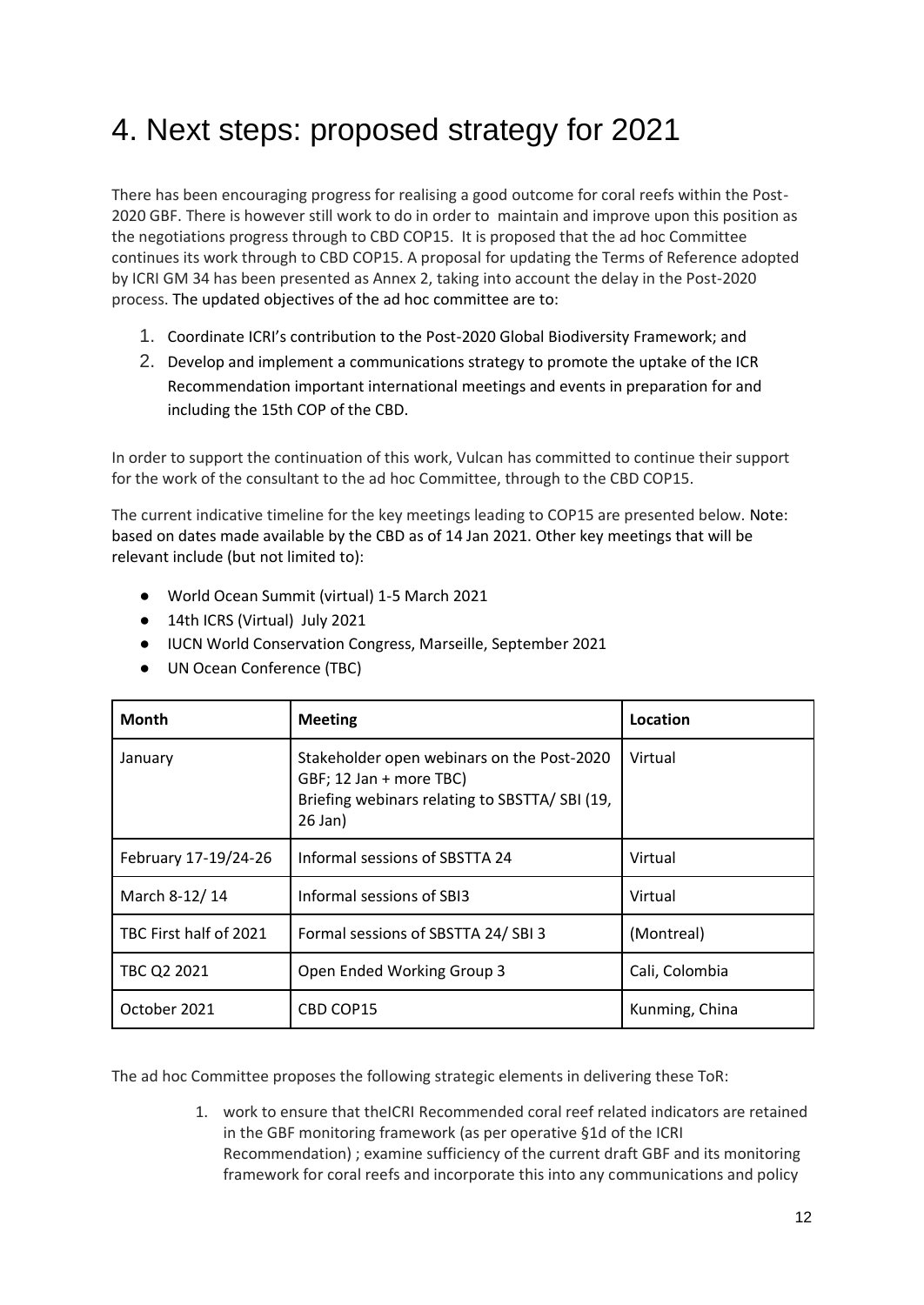guidance; and articulate the feasibility of implementation for the recommended indicators (also linked to points 4 and 5);

- 2. examine opportunities realise the explicit and prominent recognitions of coral reefs within the text of the GBF as per operative §1a of the ICRI Recommendation;
- 3. examine opportunities to strengthen language to support immediate and focused actions for particularly vulnerable and important ecosystems such as coral reefs (operative §1c of the ICRI Recommendation)
- 4. Seek to contribute to development of guidance relating to resource mobilisation and financial mechanisms so that this is framed to be appropriate to enable targeted and urgent action in specific ecosystems that are uniquely vulnerable, such as coral reefs (as articulated in the Annex to the ICRI Recommendation); and
- 5. Start to consider how a Post-2020 GBF and its monitoring framework, once adopted, could be applied to a specific ecosystem, such as coral reefs.

Proposed means for achieving these elements:

- Continuing to work closely with key ICRI members as champions of the ICRI Recommendation to ensure increased discussion of uniquely vulnerable ecosystems and coral reefs within the negotiations, creating a demand for a successful outcome for coral reefs in the GBF and its monitoring framework, both through engagement in the ad hoc Committee and through their leadership in carrying the Recommendation through into their national and Regional CBD processes;
- Work closely with GCRMN to understand the current use of the recommended indicators and the existing monitoring available to support these (for example through the indicator use questionnaire) and the potential role of technology to support monitoring;
- The development of a Negotiation tool kit to support Parties in taking up the ICRI Recommendation. This could be adapted to the different phases of negotiation (SBSTTA, OEWG, COP) and tailored according to different national/ regional contexts. The package would be based on current documentation and be informed by information collected through the ICRI community (e.g. the outcomes of the questionnaire on current use of the ICRI recommended indicators). It could comprise:
	- Further information in the recommended indicators, complementarity of what is already in use/ what data exists to support them
	- Talking points (including infographics)
	- Bottom line elements to be included in the GBF/ monitoring framework
	- Narrative to connect to other relevant policy discussions
- Virtual briefing sessions or preparatory meetings before key CBD meetings in order to facilitate awareness and uptake of the negotiation toolkit. If CBD meetings are face to face, these could be arranged as in person briefings in the sidelines.
- Phase 3 of the Communication strategy: A new phase to focus on supporting negotiations and ensuring the recommended coral reef related indicators remain in the monitoring framework.
- By ensuring appropriate linkages are made to other complementary areas of work to help build coherence of action, including with the UN Decades of Ocean Science and Ecosystem Restoration;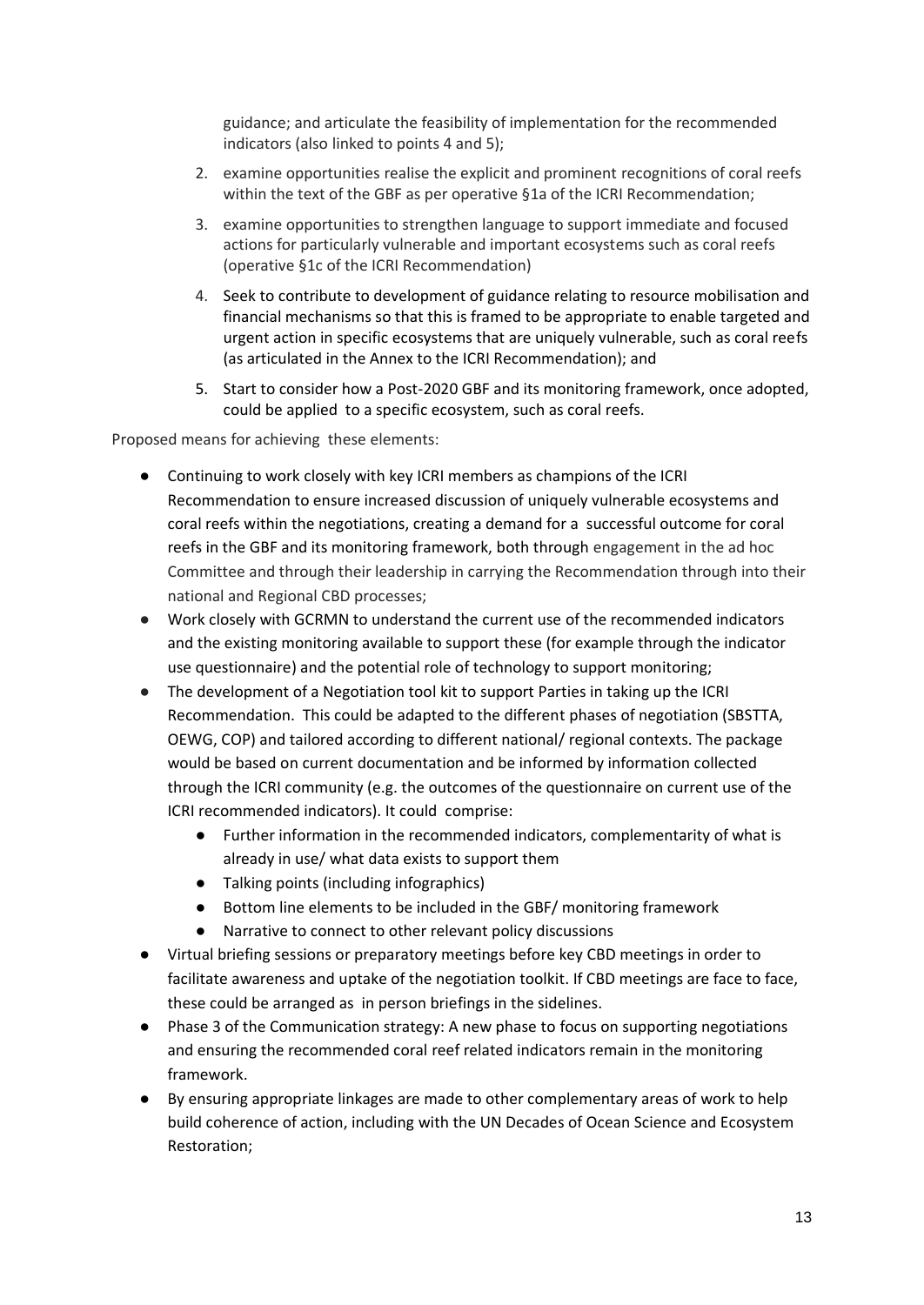## <span id="page-13-0"></span>**Annex 1:** Summary of the ICRI recommended indicators included in the draft monitoring framework - *CBD/SBSTTA/24/3Add.1*

| Goal / Target                                                                                                                                                                                                                                                                                     | Headline<br>indicator                                                   | Component<br>indicator                                        | Complementar<br>y indicators                             | ICRI recommended<br>indicator?                                                                                                                                                                                                                                                               |
|---------------------------------------------------------------------------------------------------------------------------------------------------------------------------------------------------------------------------------------------------------------------------------------------------|-------------------------------------------------------------------------|---------------------------------------------------------------|----------------------------------------------------------|----------------------------------------------------------------------------------------------------------------------------------------------------------------------------------------------------------------------------------------------------------------------------------------------|
| Goal A:<br>The area, connectivity<br>and integrity of natural<br>ecosystems increased<br>by at least [X%]<br>supporting healthy and<br>resilient populations of<br>all species while<br>reducing the number<br>of species that are<br>threatened by [X%]<br>and maintaining<br>genetic diversity; | A.0.1 Extent of<br>selected natural<br>ecosystems (Incl<br>Coral reefs) | A.1.1. Extent of<br>natural<br>ecosystem<br>$(A.0.1)$ by type |                                                          | Yes.<br>The extent indicator will<br>be the same as both a<br>headline and component<br>indicator as far as I can<br>see. The only difference is<br>that the headline<br>indicator will only be<br>done for "selected"<br>natural ecosystems<br>(which specifically<br>includes coral reefs) |
|                                                                                                                                                                                                                                                                                                   |                                                                         |                                                               | A.1.1.13. Live<br>coral cover                            | Yes this is one of the ICRI<br>Recommended indicators                                                                                                                                                                                                                                        |
| 2030 Milestones:<br>(i) The area,<br>connectivity and<br>integrity of natural<br>systems increased by<br>at least [5%].<br>(ii) The number of<br>species that are<br>threatened is reduced<br>by [X%] and the<br>abundance of species<br>has increased on<br>average by [X%].                     |                                                                         |                                                               | A.1.1.14. Hard<br>Coral cover<br>and<br>composition      | No - this was not one of<br>the ICRI Recommended<br>indicators. But it is a<br><b>GCRMN</b> indicator                                                                                                                                                                                        |
|                                                                                                                                                                                                                                                                                                   |                                                                         |                                                               | A.1.1.20. Cover<br>of key benthic<br>groups              | Yes One of the ICRI<br>Recommended indicators.<br>In the recommendation<br>we have this together<br>with Fleshy algae cover -<br>and suggest they are used<br>in combination.                                                                                                                |
|                                                                                                                                                                                                                                                                                                   |                                                                         |                                                               | A.1.1.21.<br>Fleshy algae<br>cover                       | Yes - see above.                                                                                                                                                                                                                                                                             |
|                                                                                                                                                                                                                                                                                                   |                                                                         |                                                               | A.1.1.47. Fish<br>abundance and<br>biomass               | Yes this is one of the ICRI<br>Recommended indicators                                                                                                                                                                                                                                        |
| Target 2                                                                                                                                                                                                                                                                                          | <b>MPA</b>                                                              |                                                               | 2.1.1.4.<br>Protected area<br>coverage of<br>coral reefs | Yes this is one of the ICRI<br>Recommended indicators                                                                                                                                                                                                                                        |

Note: The Index of Coastal Eutrophication was recommended by ICRI, but has not been picked up within the draft monitoring Framework;